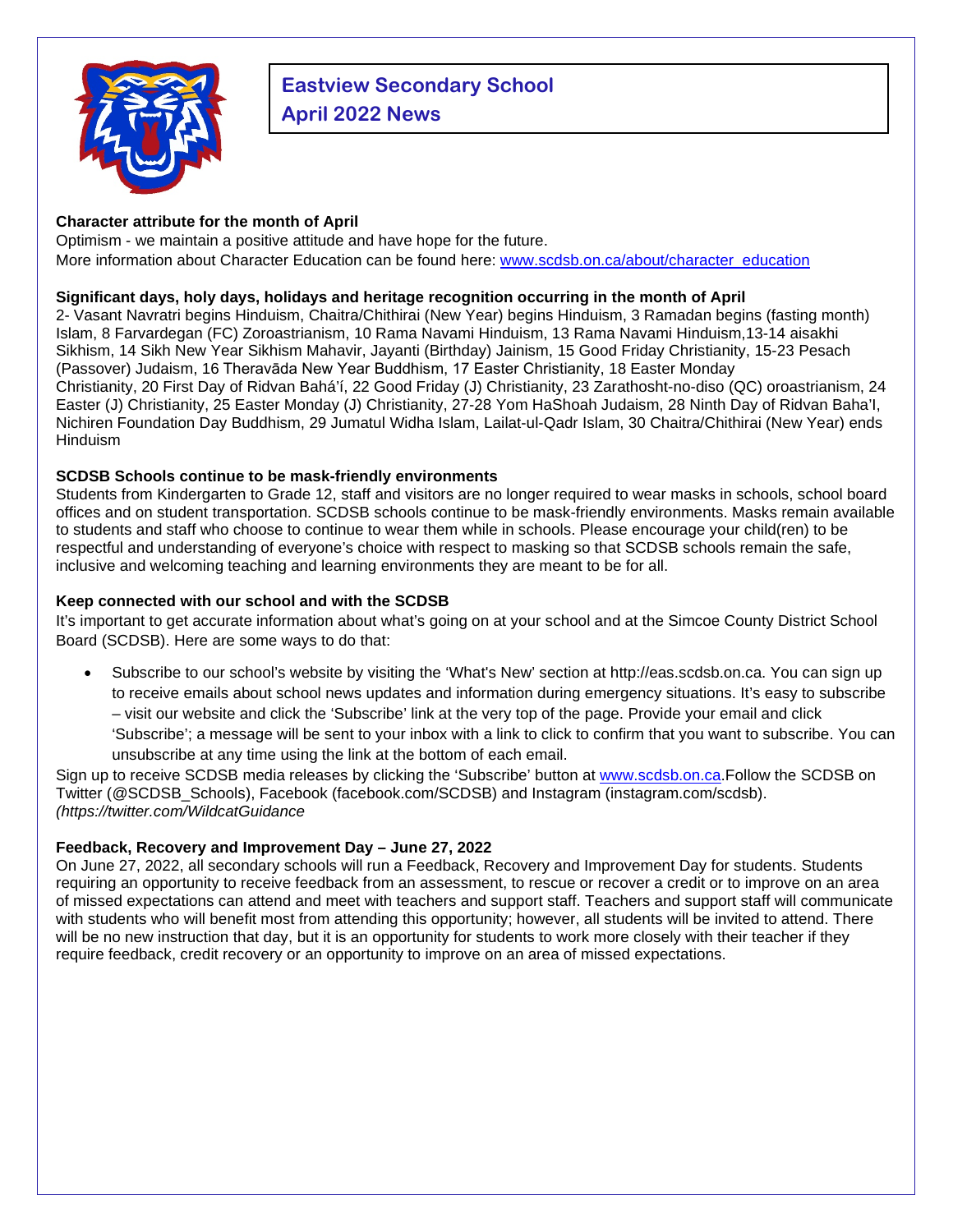#### **School climate survey**

The Simcoe County District School Board (SCDSB) aims to provide a safe, supportive

learning environment that supports all students in being successful. During the month of April, all students in Grades 4 to 12 will be asked to complete an anonymous and confidential online SCDSB School Climate Survey about how they feel about their school. Any participant of a SCDSB School Climate Survey will not be asked to provide their name or other identifying information because all surveys are anonymous.

The survey results will provide valuable feedback to staff related to the [SCDSB Strategic Priorities](https://www.scdsb.on.ca/about/goals_reporting/strategic_priorities) and will help schools to develop and refine their School Action Plans.

Similar to prior SCDSB school climate surveys, the questions cover a range of topics, such as:

- excellence in teaching and learning;
- mental health and well-being;
- equity, diversity and inclusion;
- community; and,
- experiences of school safety and bullying.

#### **Student Survey**

A sample version of the student survey will be available on the [SCDSB website.](http://www.scdsb.on.ca/) Please call your child(ren)'s school if you have questions about how the student survey will be administered.

#### **Questions?**

School staff will be available to answer any questions or concerns a student may have. Questions about the 2021-2022 SCDSB School Climate Survey can also be directed to [schoolclimate@scdsb.on.ca.](mailto:schoolclimate@scdsb.on.ca)

The information that is collected will be used to help guide our schools in creating and maintaining safe and supportive learning environments for all students. Thank you for your support!

#### **Interested in learning more about the ways that the SCDSB supports students with special education needs and their families? Join us for a virtual special education outreach series**

In 2022, the Simcoe County District School Board (SCDSB) is hosting virtual special education outreach sessions to assist parents/caregivers in learning more about programs, supports and ways that we work together to support students with special education needs.

**Supporting students as they transition into school, from one school to another, and from school upon graduation – information for parents/caregivers** 

April 12 6:30 to 7:30 p.m.

**Working with families to create safe and supportive environments for children who have experienced trauma – information for parents/caregivers**  May 10 6:30 to 7:30 p.m.

Participants are asked to register in advance. Information to access the sessions will be shared via email with individuals who have pre-registered. Learn more about each session and how to register on the SCDSB website at [https://bit.ly/3s8OBm8.](https://bit.ly/3s8OBm8)